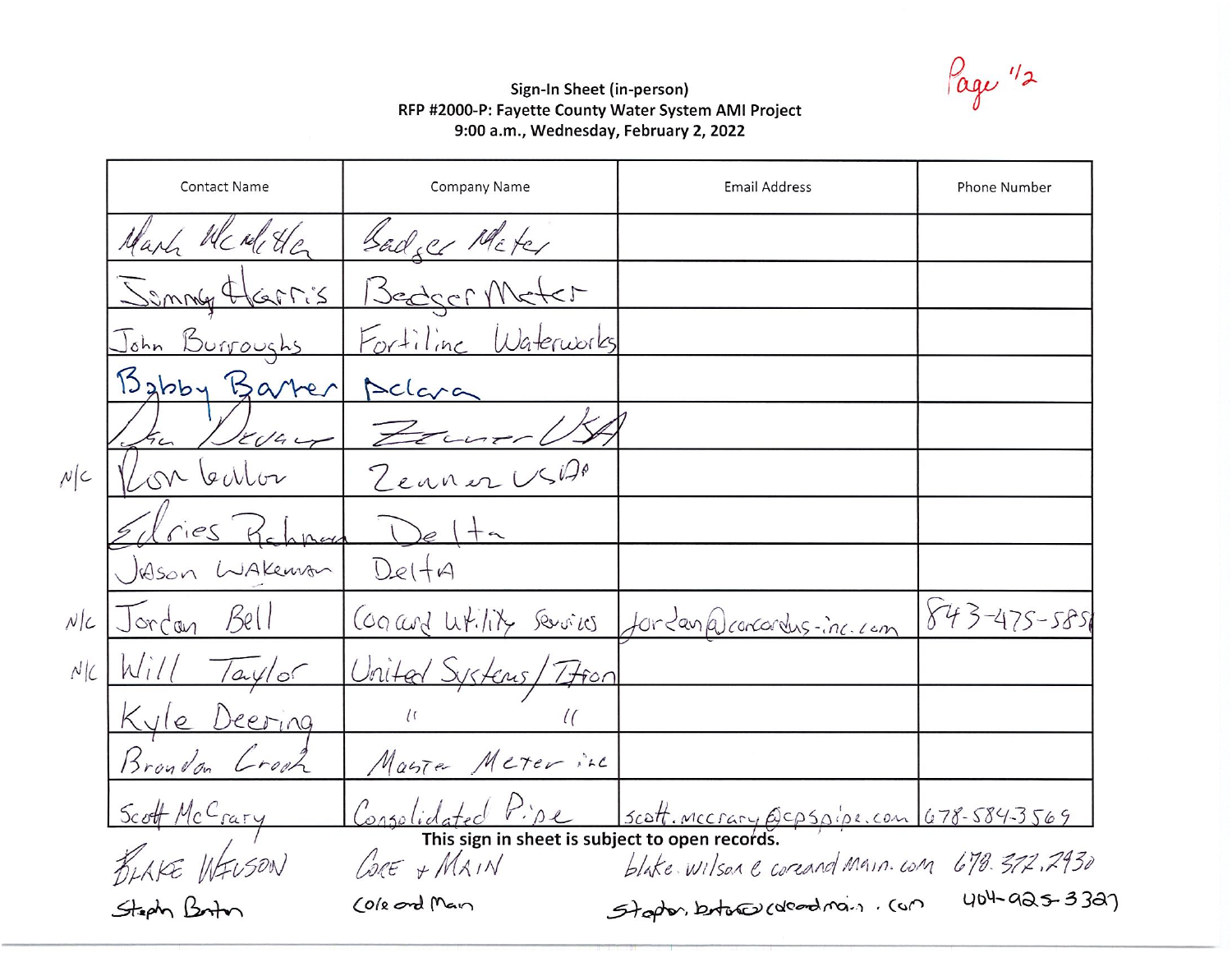Page 2/2 Company Phone #  $\leftarrow$   $\leftarrow$   $\leftarrow$   $\leftarrow$   $\leftarrow$   $\leftarrow$   $\leftarrow$   $\leftarrow$ Name SCOTT JONES UTILITY SALTOUATION SCOTT (COM (KANSTIVA)  $706 - 766 - 4969$ Ile DAVID JOHNSTON MUELLER WATER PRODUTS OJOINSTON ROMANY 404 907 7016 Brandon Jopouse Mueller WaterProducts bsprasse nuellerup.cap 843-300-9521 VECORY SIDES MUELLER CSIDESEMUELLECUP. COM F04.214.7348 Kevin Purcell Kendallsupply/Sensur Card 7062554273<br>PAUL LURACE SENSUS CARL 770-330-8789<br>Ne Jerry Polland Zenner jpollard@ 196.00m 770560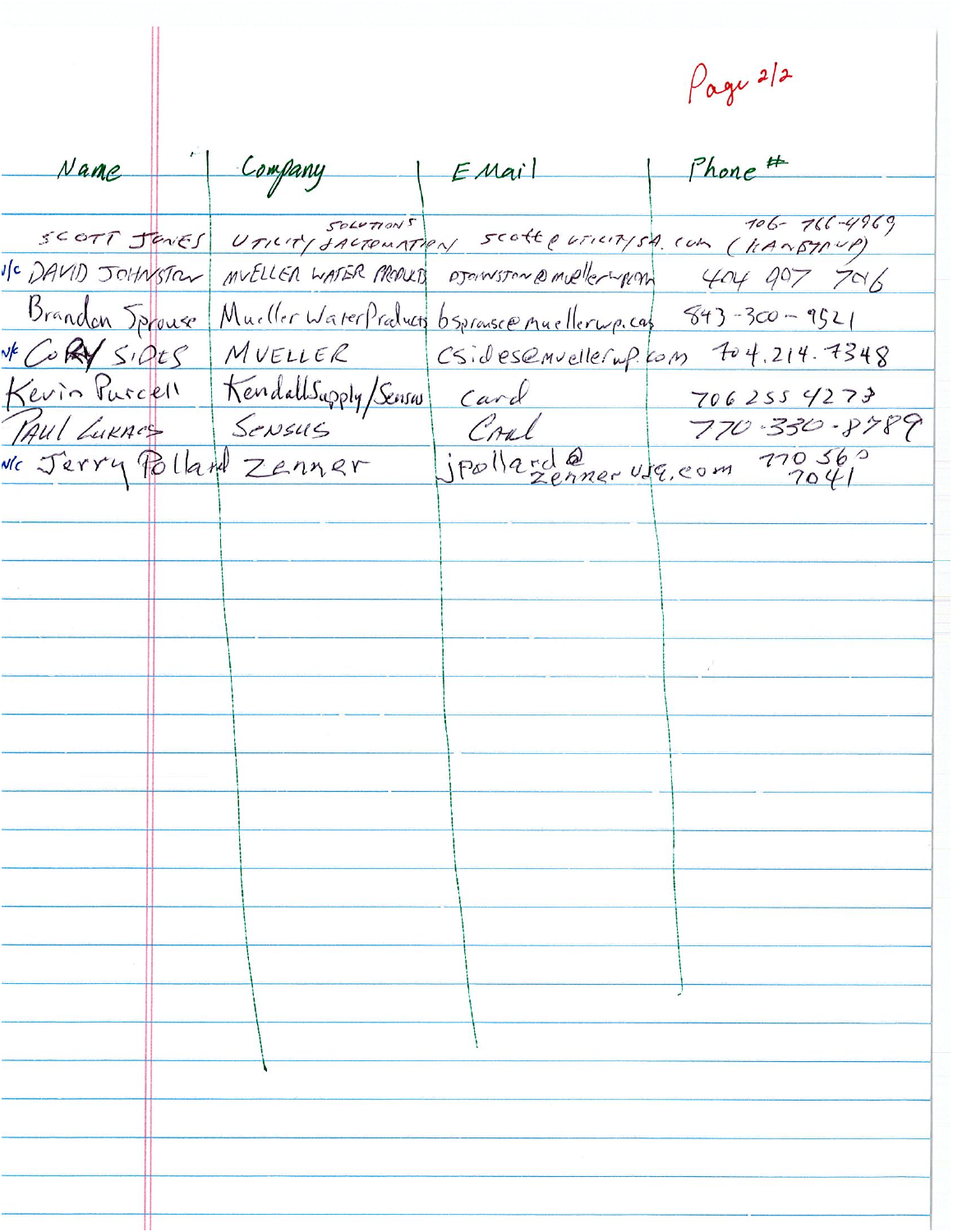| <b>Name</b>            | Company (if provided) / Email (if provided) |  |
|------------------------|---------------------------------------------|--|
| Jenny Awah-Manga       | Badger Meter / bids@badgermeter.com         |  |
| Dee Brady              | Delia.brady@olameter.com                    |  |
| Craig Cardella         |                                             |  |
| <b>Mitch Cason</b>     | Southern Company /                          |  |
|                        | X2mcason@southernco.com                     |  |
| <b>Stephen Clemens</b> |                                             |  |
| <b>Dallas Cone</b>     | Neptune Technology Group /                  |  |
|                        | dcone@neptunetg.com                         |  |
| David Ellis            |                                             |  |
| Lizbeth Gama           | Badger Meter / lgama@badgermeter.com        |  |
| <b>Brian King</b>      | bking@envocore.com                          |  |
| <b>Brad Lane</b>       | Badger Meter / blane@badgermeter.com        |  |
| <b>Brian Lanning</b>   | Badger Meter / BLanning@badgermeter.com     |  |
| Chelsy Lehman          |                                             |  |
| Khadija Lemgendez      | Badger Meter / klemgendez@badgermeter.com   |  |
| Colin Middaugh         | Badger Meter / cmiddaugh@badgermeter.com    |  |
| <b>Mark Miller</b>     | Utility Partners of America /               |  |
|                        | mmiller@utilitypartners.com                 |  |
| Dana Phillips          | Dana Phillips / dphillips@badgermeter.com   |  |
| <b>Steve Porter</b>    | Compass Metering Solutions /                |  |
|                        | sporter@cmsmeter.com                        |  |
| Ryan Smith             | rsmith@envocore.com                         |  |
| Santiago Speranza      | Badger Meter / ssperanza@badgermeter.com    |  |
| Pamela Stokke-Ceci     | Pstokke-ceci@badgermeter.com                |  |
| Julie Van Leirsburg    |                                             |  |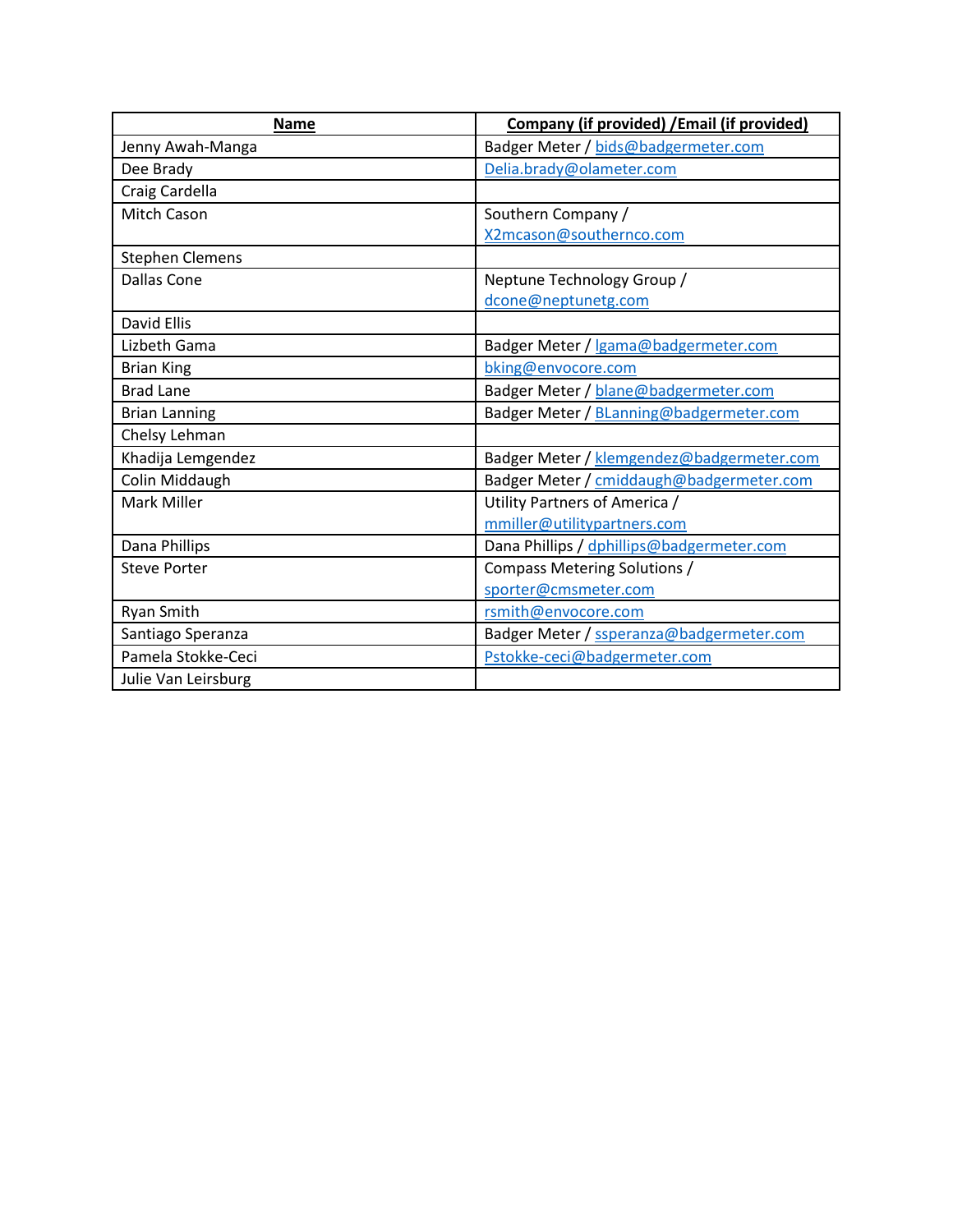| Phone In: | <b>Full Name</b>     | <b>User Action</b> | Timestamp            |
|-----------|----------------------|--------------------|----------------------|
|           | Lusco, Janis         | Joined             | 2/2/2022, 8:39:01 AM |
|           | Steve (Guest)        | Joined before      | 2/2/2022, 8:39:01 AM |
|           | Marlena M. Edwards   | Joined             | 2/2/2022, 8:48:05 AM |
|           |                      |                    |                      |
|           | Capelouto, Aaron     | Joined             | 2/2/2022, 8:52:01 AM |
|           | Capelouto, Aaron     | Left               | 2/2/2022, 9:56:10 AM |
|           | Cason, Mitch         | Joined             | 2/2/2022, 8:53:15 AM |
|           | Cason, Mitch         | Left               | 2/2/2022, 9:56:09 AM |
|           | Phillips, Dana       | Joined             | 2/2/2022, 8:55:08 AM |
|           | Speranza, Santiago   | Joined             | 2/2/2022, 8:55:51 AM |
|           | Speranza, Santiago   | Left               | 2/2/2022, 9:56:10 AM |
|           | +1 704-449-9060      | Joined             | 2/2/2022, 8:56:15 AM |
|           | +1 704-449-9060      | Left               | 2/2/2022, 9:43:24 AM |
|           |                      |                    |                      |
|           | Dee Brady            | Joined             | 2/2/2022, 8:56:17 AM |
|           | Dee Brady            | Left               | 2/2/2022, 9:56:04 AM |
|           | Van Leirsburg, Julie | Joined             | 2/2/2022, 8:57:29 AM |
|           | Van Leirsburg, Julie | Left               | 2/2/2022, 9:56:06 AM |
|           | +1 478-733-7531      | Joined             | 2/2/2022, 8:57:52 AM |
|           |                      |                    |                      |
|           | +1 478-733-7531      | Left               | 2/2/2022, 9:56:02 AM |
|           | Cone, Dallas         | Joined             | 2/2/2022, 8:57:53 AM |
|           | +1 770-722-9978      | Joined             | 2/2/2022, 8:58:38 AM |
|           | +1 770-722-9978      | Left               | 2/2/2022, 9:55:53 AM |
|           | Lemgendez, Khadija   | Joined             | 2/2/2022, 8:59:24 AM |
|           | Cardella, Craig      | Joined             | 2/2/2022, 8:59:40 AM |
|           | Awah-Manga, Jenny    | Joined             | 2/2/2022, 8:59:49 AM |
|           | Mark Miller UPA      | Joined             | 2/2/2022, 8:59:59 AM |
|           | Ryan Smith           | Joined             | 2/2/2022, 9:00:03 AM |
|           | Ryan Smith           | Left               | 2/2/2022, 9:56:10 AM |
|           | Stephen Clemens      | Joined             | 2/2/2022, 9:00:35 AM |
|           | Stephen Clemens      | Left               | 2/2/2022, 9:56:08 AM |
|           | Lanning, Brian       | Joined             | 2/2/2022, 9:00:48 AM |
|           | Lanning, Brian       | Left               | 2/2/2022, 9:56:09 AM |
|           | +1 678-858-1355      | Joined             | 2/2/2022, 9:01:18 AM |
|           | +1 352-361-9506      | Joined             | 2/2/2022, 9:01:18 AM |
|           | +1 352-361-9506      | Left               | 2/2/2022, 9:56:05 AM |
|           | Gama, Lizbeth        | Joined             | 2/2/2022, 9:01:24 AM |
|           | Lane, Brad           | Joined             | 2/2/2022, 9:01:46 AM |
|           | Lane, Brad           | Left               | 2/2/2022, 9:56:01 AM |